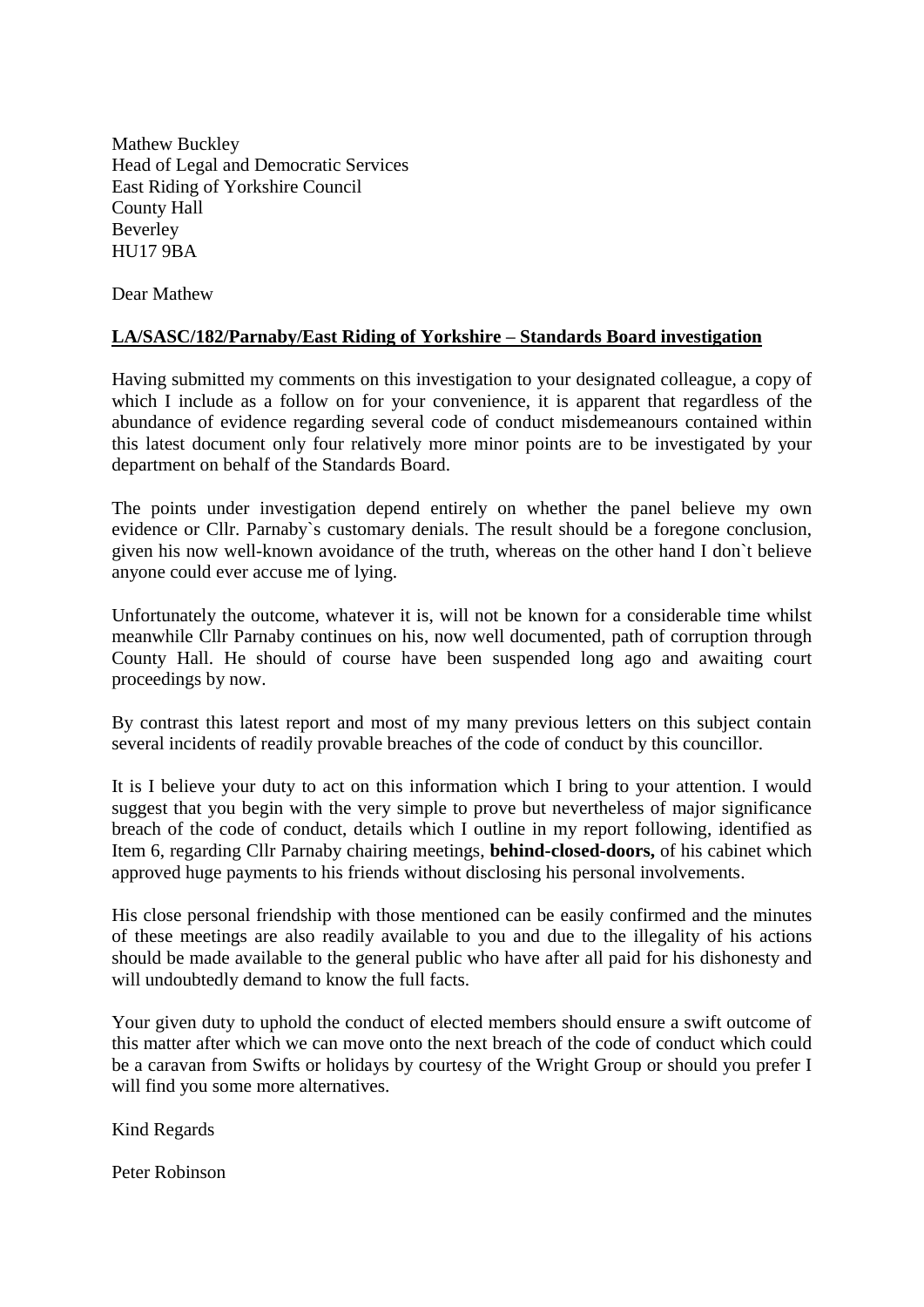Peter Robinson 16 Hornbeam Drive Cottingham HU16 4RU

Tel 01482 848281 [peter@snuffmill2.karoo.co.uk](mailto:peter@snuffmill2.karoo.co.uk)

24th August 2017

. Solicitor East Riding of Yorkshire Council County Hall Beverley HU17 9BA

Dear by Dear and the Dear and the U.S. contract of the U.S. contract of the U.S. contract of the U.S. contract of the U.S. contract of the U.S. contract of the U.S. contract of the U.S. contract of the U.S. contract of the

### **LA/SASC/182/Parnaby/ East Riding of Yorkshire – Standards Board Investigation**

It is noticeable from the documentation provided that the Standards Committee investigation endeavours to separate the wrongful use of the planning system by council officers, for which there is an abundance of written evidence, from the remaining complaints against Cllr. Parnaby. The evidence against him can only be described as multiform and as such, attempts to exclude any given events would unacceptably dilute this input.

For the same reason, as this document, on its journey through County Hall, might well suffer some degree of redaction, I have decided that, in order to negate this, it will also be distributed into the public domain (following removal of some private information only).

# **Item 1: Cllr. Parnaby`s association with Cllr. Phyllis Pollard**

As one of his closest friends I had always accompanied him on every canvassing opportunity usually together with our wives, when he changed his constituency, from Cottingham to Beverley Rural, my wife and I became acquainted with Cllr Phyllis Pollard. We only ever saw Phyllis during election times and consequently there would be long gaps in our association. These many canvassing days often ended with a pub meal on the way home when my wife and I would repeatedly be re-acquainted with Steve`s appraisal of Cllr Pollard. This was never extensive but usually outlined how he had persuaded her to become a councillor and always with what became the standard catch phrase, "she is a lovely lady but she doesn`t know what day it is".

Cllr. Parnaby`s propensity to get involved in planning matters for certain people is well known and not refutable, it would obviously be advantageous for him to keep Phyllis Pollard in the position of Chairman of the Planning Committee should she be vulnerable to manipulation. The evidence that this maybe so, although circumstantial, is nevertheless compelling.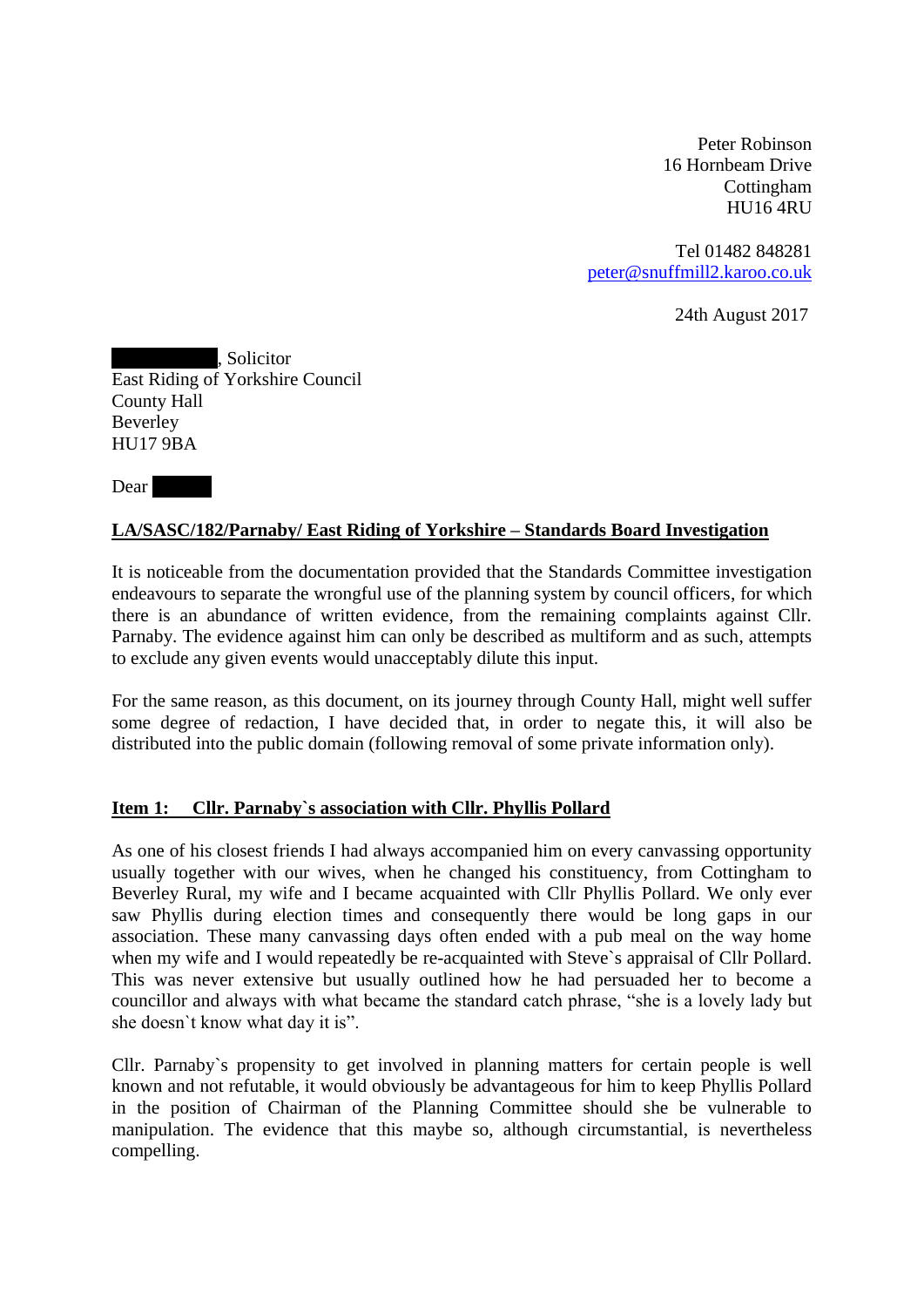The three examples I use all illustrate how Cllr Pollard has used her position as chairman to get planning applications approved despite huge opposition from authoritative sources, all of these applications involved close friends of Cllr. Parnaby.

1. The supermarket application for Station Road, Cottingham ironically involved a friend I introduced him to many years earlier. Phyllis Pollard in voting for this finely balanced issue went against the advice of the council`s own planning officers and the consultants England and Lyle who were engaged by the authority said it would have a significant adverse effect on the village with a predicted 34% loss of trade for local traders. There were also 240 individual letters and two petitions totalling 1,567 signatures all objecting.

The Cottingham councillors also opposed the application and later invited Cllr. Pollard to meet them in order to explain her actions. This offer was declined and led eventually to the deselection of three very good conservative councillors. The fourth Cottingham councillor, Helen Green, although very happy to have her photograph in the newspaper on 23 November 2012 along with other objectors, actually supported the application when it was later discussed by Cllr. Pollard`s planning committee. Unlike the other Cottingham councillors who remain deselected, Helen Green was the only one not to be deselected and now enjoys the benefits of sitting on several committees including the Western Area Planning Sub-Committee, the Licencing Committee and is also the Vice Chairman of the Fire Authority.

Although Phillis Pollard chose to ignore all the professional advice and the very real potential traffic problems, with the location already gridlocked several times daily when the nearby level crossing closed, this problem did not escape the attention of the supermarket operators and consequently the developers failed to obtain a tenant for the site.

- 2. Controversial plans from the same above applicants for yet further development at the KP Club at Kilnwick Percy also got approved when Cllr Pollard used her casting vote, stating that she sympathised with concerns of over development but felt that the damage had already been done (probably by her committees previous decisions). Strong objections from the Parish Council and the ward councillor were ignored, other councillors urged the planning committee to reject the scheme saying that club development had already devastated the area.
- 3. Phyllis Pollard also used her chairman`s vote to scrape through the huge Brough South development for 750 new homes in an area with a proven very significant tidal flood risk from the River Humber, which involved another friend of Cllr. Parnaby, against the wishes of the parish and town councils amid claims that the area was already swamped with new houses and could not cope with any more.

# **Item 2: Parnaby family holidays by courtesy of local builders Wright Group**

It is common knowledge that he and his family have enjoyed the use of an apartment in Menorca belonging to Wrights Group (builders) on many occasions prior to 2011, sometimes he and his wife Celia took other relatives with them including:-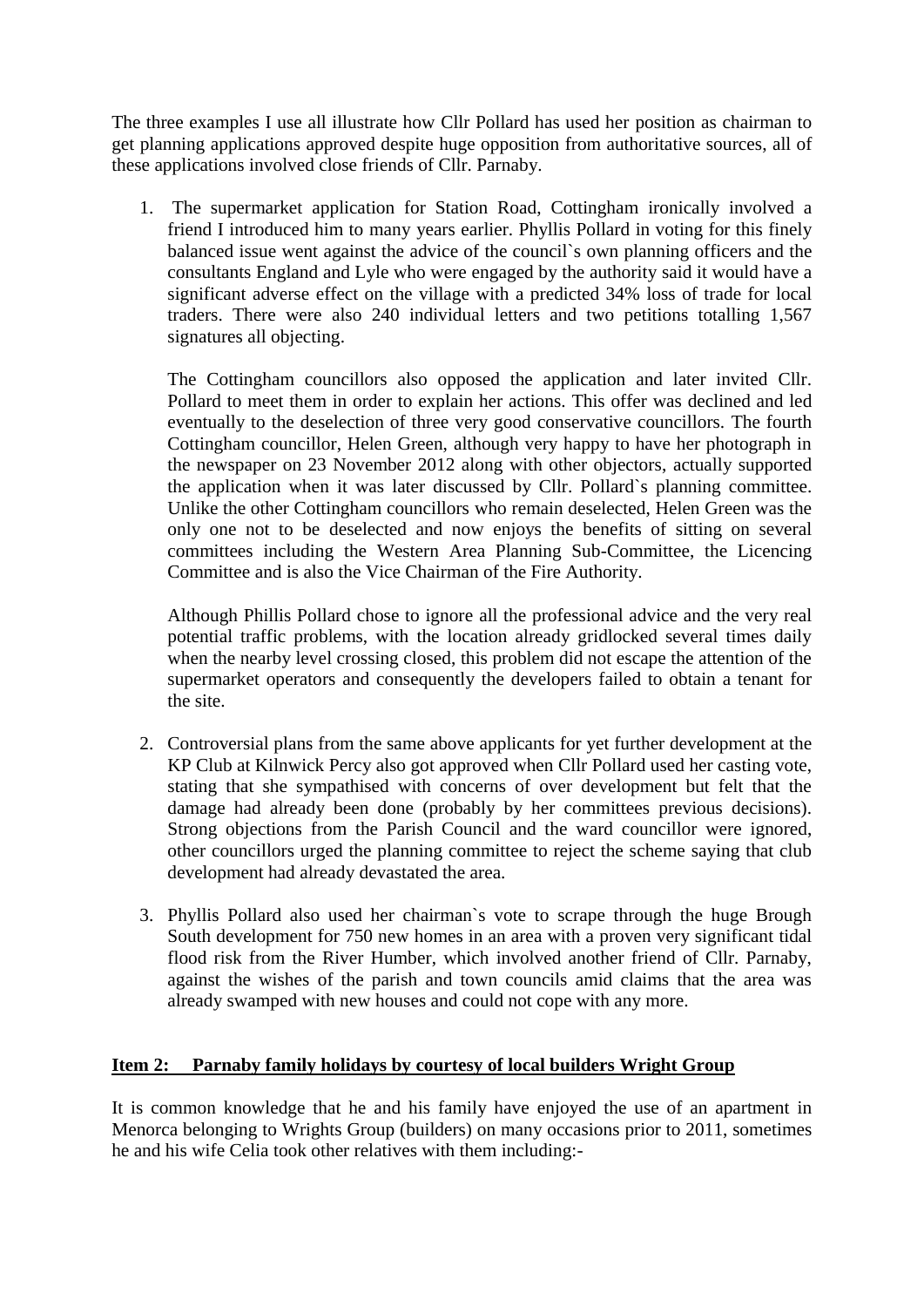| Step daughter          |  |  |  |
|------------------------|--|--|--|
| Her husband            |  |  |  |
| Celia Parnaby's sister |  |  |  |
| And possibly           |  |  |  |

## **Why has he never declared this in the register of interests?**

Prior to the above date he and his wife also holidayed on a yacht belonging to the same company for a week in Guernsey. On another occasion I was also present whilst he was on board this yacht on the south coast.

# **Why has he never disclosed this in the register of interests?**

### **Item 3: A top of the range Mobile Home for Cllr. Parnaby from the Swift Group**

When Stephen Parnaby`s house was flooded in 2007 he received a Mobile Home from this local caravan company, living in it for approximately 18 months whilst his house was refurbished after which Swifts moved it up to Ryedale for his weekend and holiday use. This caravan company does not deal with the general public.

#### **Why did he not declare this in the register of interests?**

#### **Item 4: A £7million Planning Approval for Swift Group**

Whilst Cllr Parnaby was threatening my planning application with having to be appealed, due to my refusal to allow him and his builder associate to be involved, the same planning case officer Emma Lancaster was bending over backwards in order to facilitate the Swift application for 108 homes ref. 10/03018/STPLF. This site was in a very poor position well outside walking distances of any facilities and not on a bus route, whereas our site was undoubtedly one of the best positioned of any sites available.

Swifts were even allowed to reduce their required 25% requirement of affordable housing to a nominal number, "given Swifts urgent need for funds".

Both sites were in the flood zone and Emma Lancaster allowed Swifts to forego the required Sequential Test due to it having a less than 1 in 100 (i.e. moderate) risk. Our site was in a 1 in 200 (i.e. low) risk designation and not only did she insist on a Sequential Test she also failed to agree that it was done acceptably.

Although the Swift site was brownfield it required the release of a huge greenfield area which in turn facilitated the release of another vast area of land which was part of the plan known as Project 2000.

Project 2000 involved a consortium which included friends of Cllr. Parnaby`s and was/is intended to fill the whole area between Cottingham, A1079, Orchard Park and Beverley Road, Hull. A land bid identified as COT 45 was submitted for a large part of this in the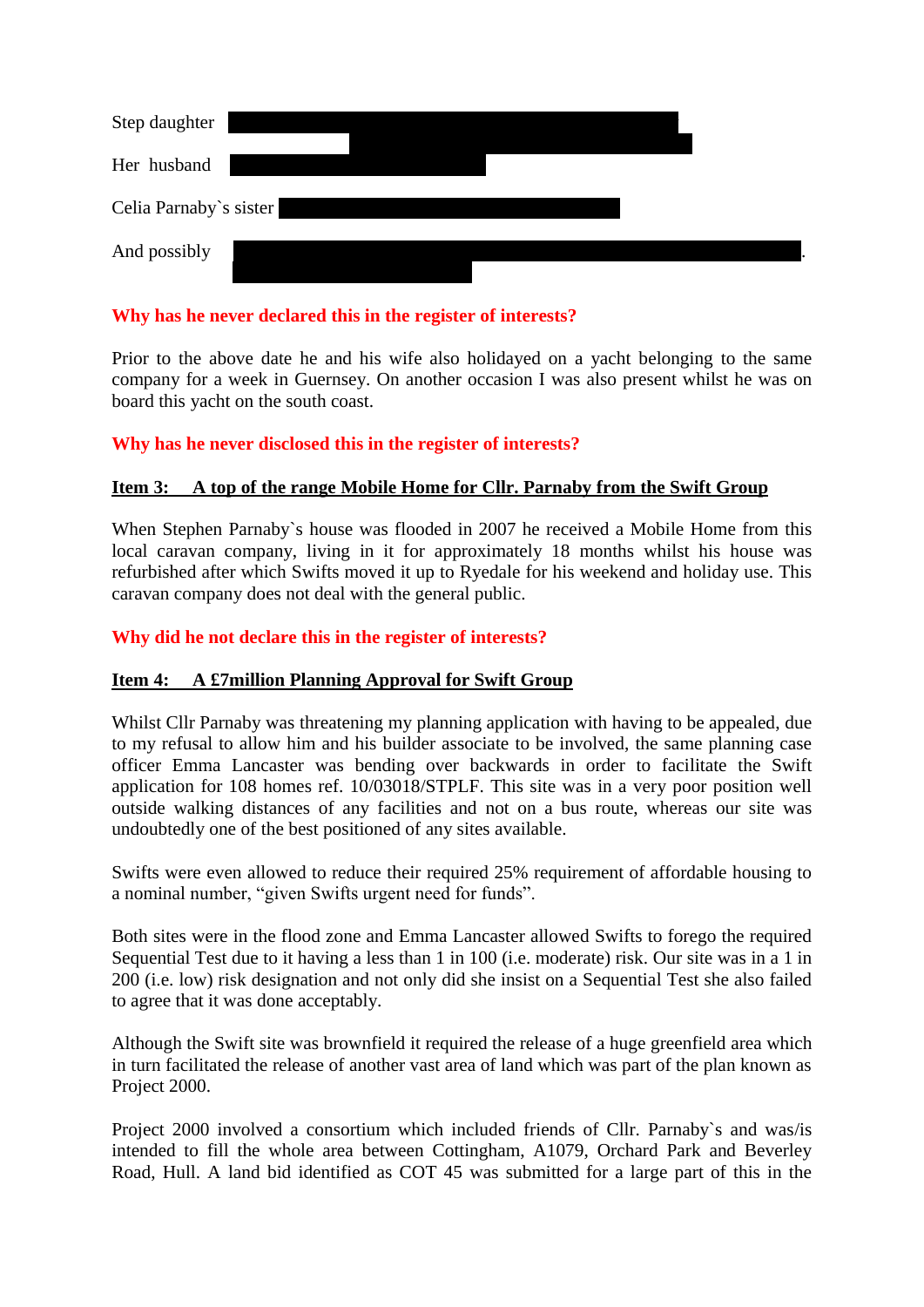Local Plan only for it to fail as not fulfilling the transport criteria. Undeterred Cllr Parnaby`s Cabinet bypassed the system by allowing it to be included on the Local Plan at the very last minute as possible future expansion land for the Swift Group, thereby opening up various other possibilities in the future as it is now designated land.

# **Item 5: Manipulation of senior council officer appointments.**

Councillor Parnaby has a close personal friendship with Alan Menzies, Director of Planning and Economic Regeneration. Other councillors have recently criticised Cllr Parnaby for promoting Alan Menzies and giving him an enormous pay rise without going through the proper channels. Others have said that Menzies should have got the position of Chief Executive when Nigel Pearson retired, I believe that Cllr Parnaby acted in the way he did in order to placate his friend and make up for him not getting the top position simply because Alan Menzies is worth more to him in his current role given Cllr. Parnaby`s propensity to get involved in planning issues.

Whilst several planning officers including Stephen Hunt, in what can only be described as an organised conspiracy, refused to provide the paid for Pre-Application written response for our site, despite months of requests, Alan Menzies by contrast on the 26 September 2016 readily provided a glowing report to the Eastern Area Sub-Committee consisting of **no less than 44 pages** in favour of a smaller application for friends of councillor Parnaby`s. (Application No. 16/02231/OUT). This application did not go to Cllr. Pollards committee and was in fact turned down however the Decision Notice from the planning dept. actually indicated what changes to make in order to get it passed next time.

# **Item 6: The scandal of early retirement discretionary payments for Cllr. Parnaby`s friends**

Cllr Parnaby chaired the Cabinet **behind-closed-doors** meeting 13 April 2010 when a £360,000 discretionary payment was agreed for Sue Lockwood on her early retirement.

Sue Lockwood, who was in her mid-50s, was controversially awarded a large **backdated** pay rise just over a year previously, supposedly in an effort to "recruit and retain staff". Her total remuneration package for 2008 to 2009 was £135,646.

Cllr. Parnaby should firstly have declared his close personal relationship with Sue Lockwood and her husband Darryl Stephenson and the matter should not have been dealt with by his behind-closed-doors cabinet but rather the full council which would almost certainly have voted against. Secondly Cllr. Parnaby would have known of her intention to join her husband in retirement when the "recruit and retain" pay rise was given and the only reason for it was in order to enhance her retirement settlement.

The following month after a huge outcry Cllr. Parnaby had the temerity to defend this decision as benefiting the council and the taxpayers.

Darryl Stephenson`s situation mirrors that of his wife, Darryl was the Chief Executive when this retirement scheme was implemented in 1999. In 2002 his huge £36,000 pay rise prior to his early retirement in 2005 led to a protest march in Beverley and him requiring police protection. Darryl Stephenson`s own early retirement settlement was never made public